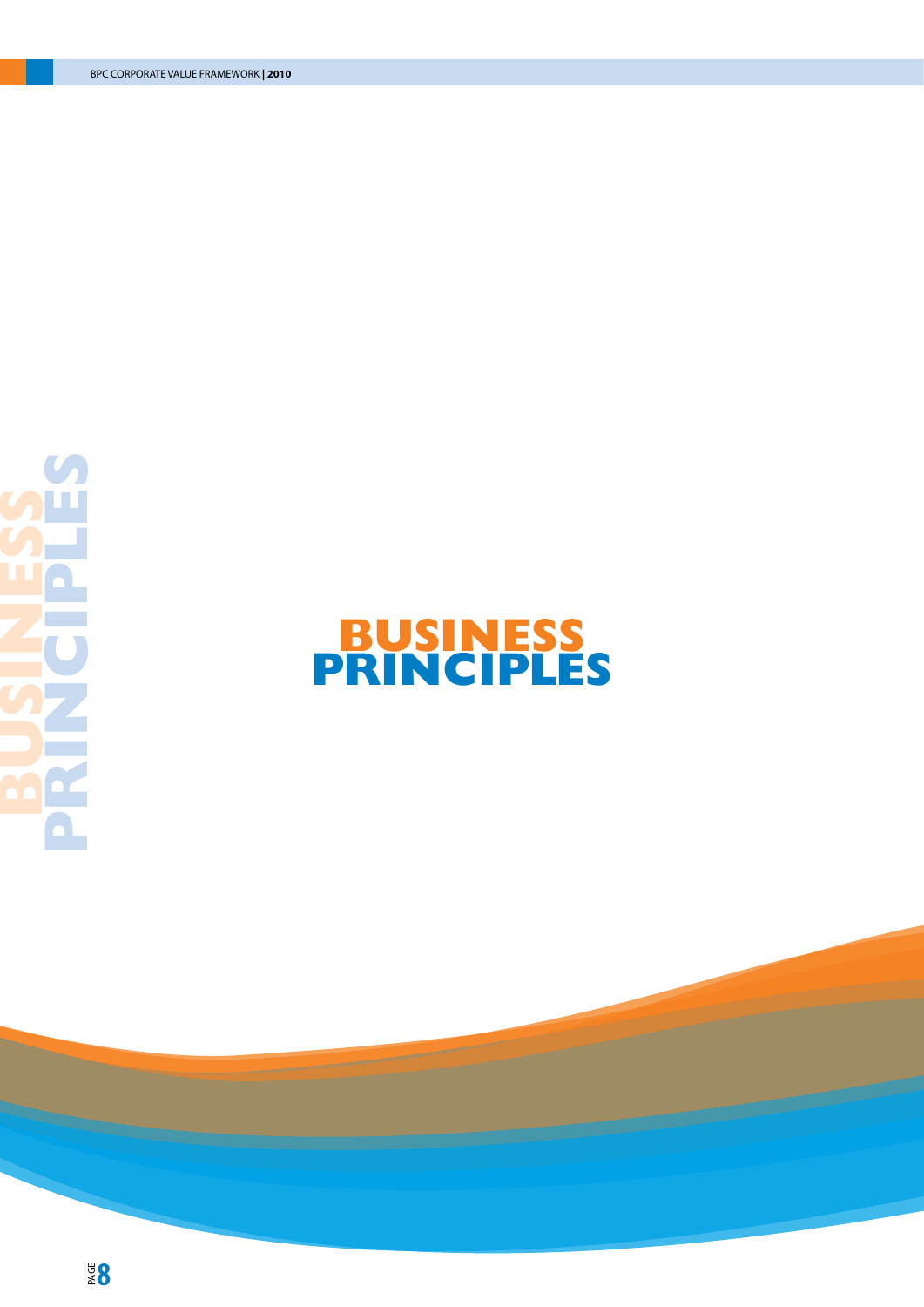# BPC **BUSINESS PRINCIPLES**

BPC's business principles set the foundation stone of our corporate value framework and ensure that we conduct our business in a responsible and ethical manner. Our objective is to engage responsibly and profitably in renewable energy and associated businesses to participate in managing the growing demand of green energy. In the pursuit of our objective, we seek to maintain a high standard of performance and corporate ethics in all our business operations.

# **1. SUSTAINABLE DEVELOPMENT**

We are committed to contribute to sustainable development. Our business decision-making integrates economic, environmental, social considerations and appraisal of the risks on investments. We always endeavor to work with government authorities and stakeholders to foster sustainable development and to promote the effective use of natural resources.

# **2. RESPONSIBILITY TOWARDS SHAREHOLDERS**

We are responsible to our shareholders. It is the duty of the management team to protect shareholders' interest and ensure long-term, sustainable returns that are competitive with those of other players in the industry.

# **3. BUSINESS INTEGRITY**

We believe in integrity, honesty, and fairness in the conduct of business and expect the same from all with whom we do business.

#### **Internal Controls**

We always adhere to internal control system. Our internal control system ensures safeguard of assets of the company, accuracy of records and information improved performance, compliance with legal requirements, sound decision making and its implementation there of. We review our internal control system periodically for continual improvement.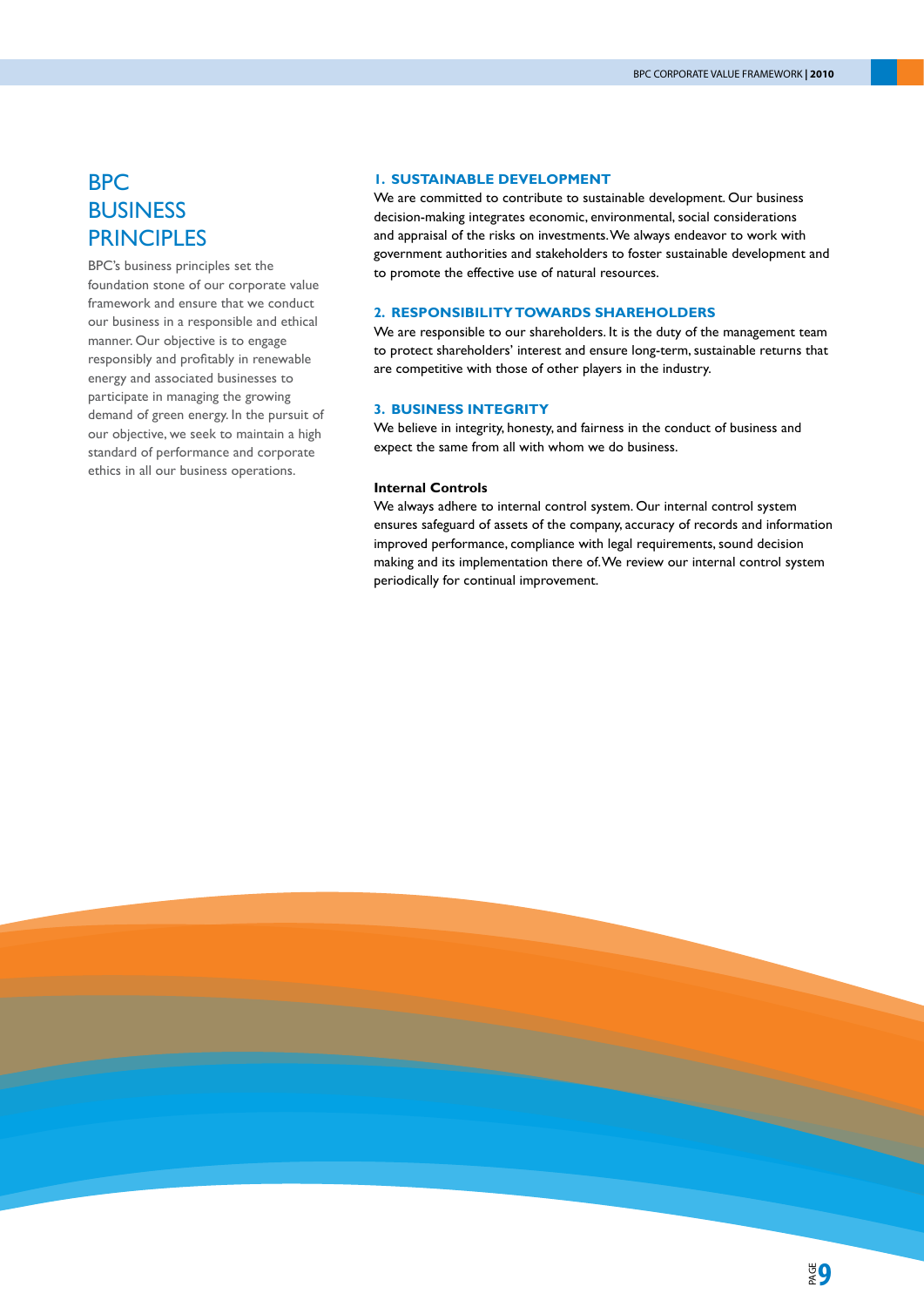#### **Accounting and Financial Reporting**

We follow the Nepal Accounting Standards for the books and accounts for financial reporting. We believe that fair and accurate records and books are essential for managing our business and to maintain the integrity of financial reporting. It is the responsibility of the management to disseminate fair and accurate financial reports and disclosures and duty of our accountants to maintain accurate records in compliance with the company's financial manual, applicable laws and accounting standards.

# **Confidentiality**

We shall maintain the confidentiality of all confidential information entrusted or known to us except when disclosure is authorized or legally mandated. Confidential information shall include the undisclosed price sensitive information and the information of the company regarding the business decisions, plans, earnings, business forecasts, operations, procedures, methods, accounting, technical or financial data, bids, potential transactions, fellow employee's personal information or any other information categorized as confidential information.

#### **Disclosures**

In a timely fashion and with scrupulous attention to accuracy, we shall disclose to the public all disclosure requirements outlined by regulatory bodies and all other relevant and appropriate information concerning the company as deemed appropriate by the company.

# **Insider Trading**

We shall not ourselves use nor allow any other person to use undisclosed price sensitive information of the company to influence the price of our shares in the capital market, thereby preventing insider trading.

# **Use of Company Assets**

Employees must protect the company's assets and ensure their efficient use. Employees should take all appropriate measures to prevent any theft, carelessness, misuse, damage to or waste of company assets which have a direct on the company's profitability.

# **4. RELATIONSHIP WITH CUSTOMERS, COMPETITORS AND VENDORS**

We focus on the quality of our service and the satisfaction of our consumers. We provide equal opportunity to all suppliers, vendors, contractors and service providers and eschew all pressure, influence and favors of any kind from them.

We seek mutually beneficial relationships with contractors, suppliers and joint venture partners and encourage the application of BPC business principles or their equivalent in such relationships. We believe in fair competition and treat competitors fairly and expect the same from them.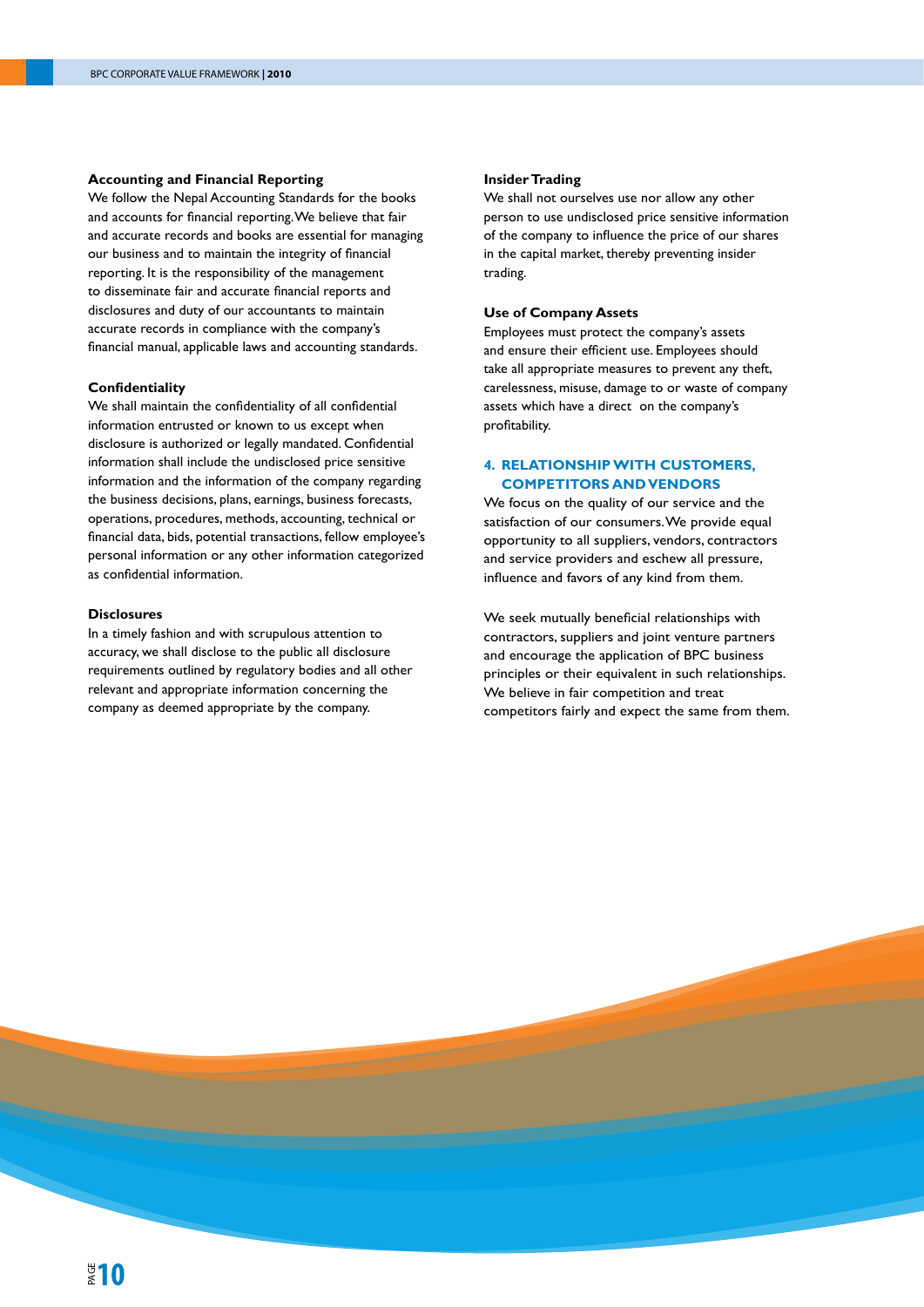# **5. ETHICAL CONDUCT**

We believe in maintaining the high standard of ethics in all our business dealings. Our policy is to comply with all applicable laws and to conduct business in a manner consistent with high ethical standards.

#### **Personal behavior**

Employees are expected to observe high standards of business and personal ethics in the discharge of their assigned responsibilities and ensure reciprocation from counterparts. We expect of them, honesty, integrity and fair dealings with other employees, the public, business partners, investors, customers, suppliers, competitors and government authorities and other stakeholders.

No employee should take unfair advantage of anyone through manipulation, concealment, misuse of privileged information, misrepresentation of material facts, or any other form of unfair practice. All must avoid the use of the company's name and any undisclosed, price-sensitive information in either their own interest or that of any outsider.

Employees and directors refrain from discussing or making decisions on any matter in which we have or we adjudge that there is a conflict of interest.

# **Involvement with Competitors**

No employee or director or member of his or her immediate family shall serve as a director of or have a substantial interest in or business relationship with a competitor if that position could create a divided loyalty. This provision shall not, however, apply to the company's subsidiary and associated institutions.

# **Treatment of Gifts, Favors, and other Benefits**

We discourage acceptance and giving of any extravagant gifts, substantial favors, cash and lavish entertainment that are likely to affect our business integrity or the performance of the company and its employees or to influence anybody to speak, argue or judge in our undeserved favor.

#### **Interest in Transactions**

No employee and member of the Board of Directors shall engage in any transaction involving the company if he or she or a member of his or her immediate family has a substantial interest in that transaction or can benefit directly or indirectly from it (other than through the employee's normal compensation) unless the transaction and its interests and potential benefits have been disclosed to and approved by the company.

#### **Corporate Opportunity**

No employee shall acquire, or derive personal gain or profit from, any business opportunity or investment which comes to his or her attention as a result of employment with BPC in which the company might reasonably be expected to participate, without first disclosing all relevant facts to the company and offering it the opportunity.